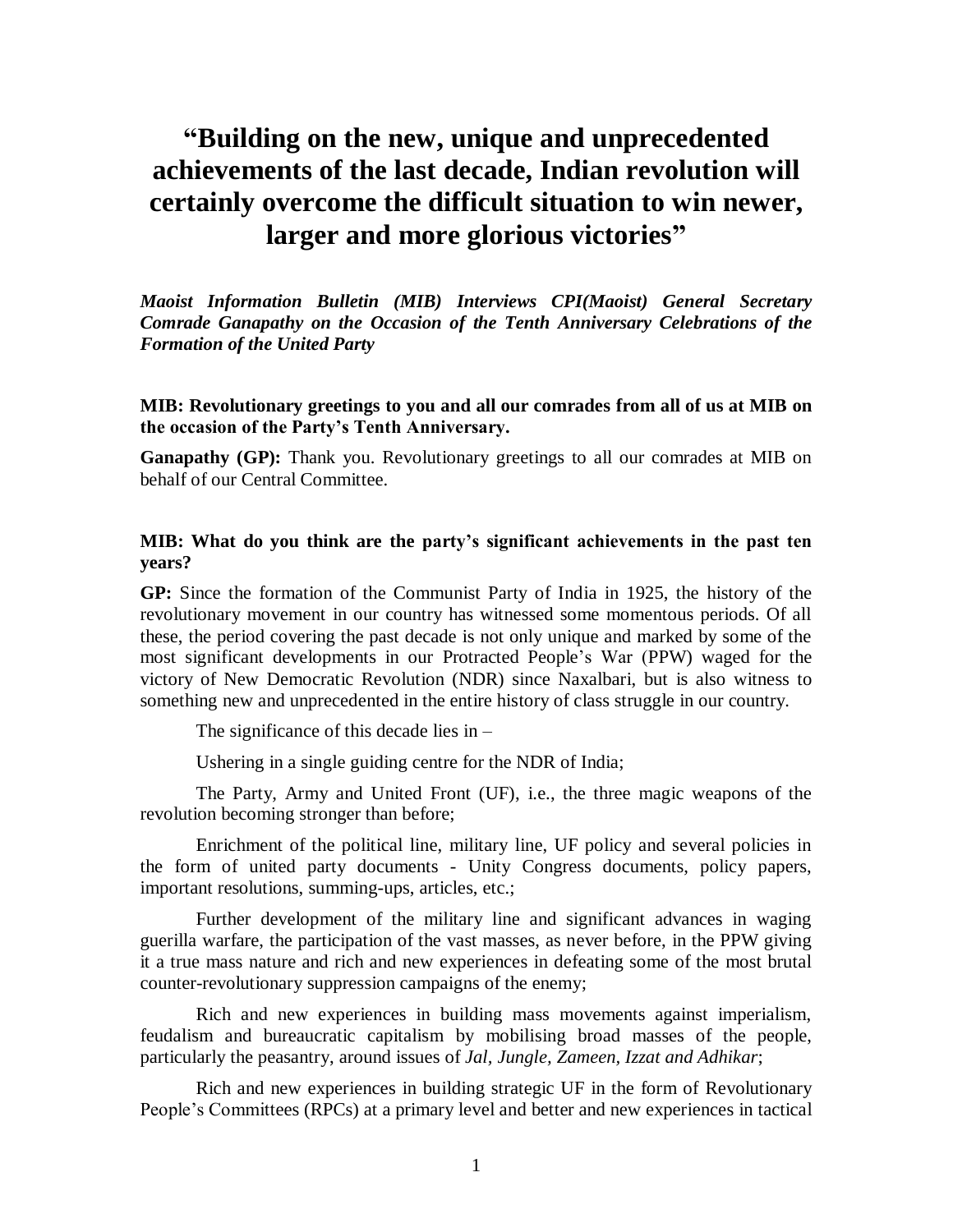UFs, recognition of RPCs as an alternative model of development that could be applied successfully in contrast to the anti-people, country-selling development model of the ruling classes;

In spite of being in a very difficult situation at present, Indian Revolution withstanding a brutal unprecedented countrywide repression campaign waged by the fascist Indian regime with the support of the imperialists, particularly US imperialists, keeping alive the hope for revolution among the people of India and the world;

Considerable support for the fighting revolutionary masses from the most diverse sections of the Indian society, both against OGH and in support of the People's War (PW);

The merger into one party of CPI(Maoist) and CPI(M-L)NAXALBARI as another turning point in the effort to achieve unity of genuine revolutionaries in our country;

PW in India serving as one of the important focal points around which international unity of Maoist forces and an international solidarity and support movement could be built.

These new and significant developments of the past decade were achieved on the basis of the new ideology, new politics, new line, new party, new army and new people's front ushered in by the glorious Naxalbari armed peasant rebellion and formulated under the leadership of the great founding leaders of our party comrades Charu Mazumdar and Kanhai Chatterji. All the developments of the past decade were achieved amidst and by fighting back relentless brutal enemy suppression campaigns on the one hand, and through bitter inner party struggles against right and 'left' opportunism that raised their head inside the party at various crucial junctures of the movement, on the other.

One of the most significant features of the Indian revolutionary movement is the glorious sacrifices made both by the communists and the masses for the liberation of our country, without which none of the above significant and new successes of the past decade could have been achieved. Through these sacrifices, the party has put forward an alternative mode of thinking and culture representing the highest human values as opposed to the rotten, decadent and self-centered mode of thinking and culture instilled by the ruling classes among the masses. In this way, these sacrifices have inspired the oppressed classes and sections of the society to fight for revolutionary change.

#### **MIB: What are the main challenges faced by the party now? What opportunities do you see to overcome them?**

**GP:** The following are the main challenges our movement is facing at present. First, preserving our subjective forces, particularly the strategic leadership of the party. Since the formation of the new party, we have lost a considerable number of party leaders at all levels starting from the central committee to the village level party committees. Therefore, we have identified the preservation of existing subjective forces from enemy attacks as one of the foremost tasks before the party. Understanding the importance of preserving the subjective forces and protecting them, we must adopt secret and appropriate methods of functioning, rectify our mistakes in it and firmly implement the lessons learnt from our practice, prepare new leadership and raise the consciousness of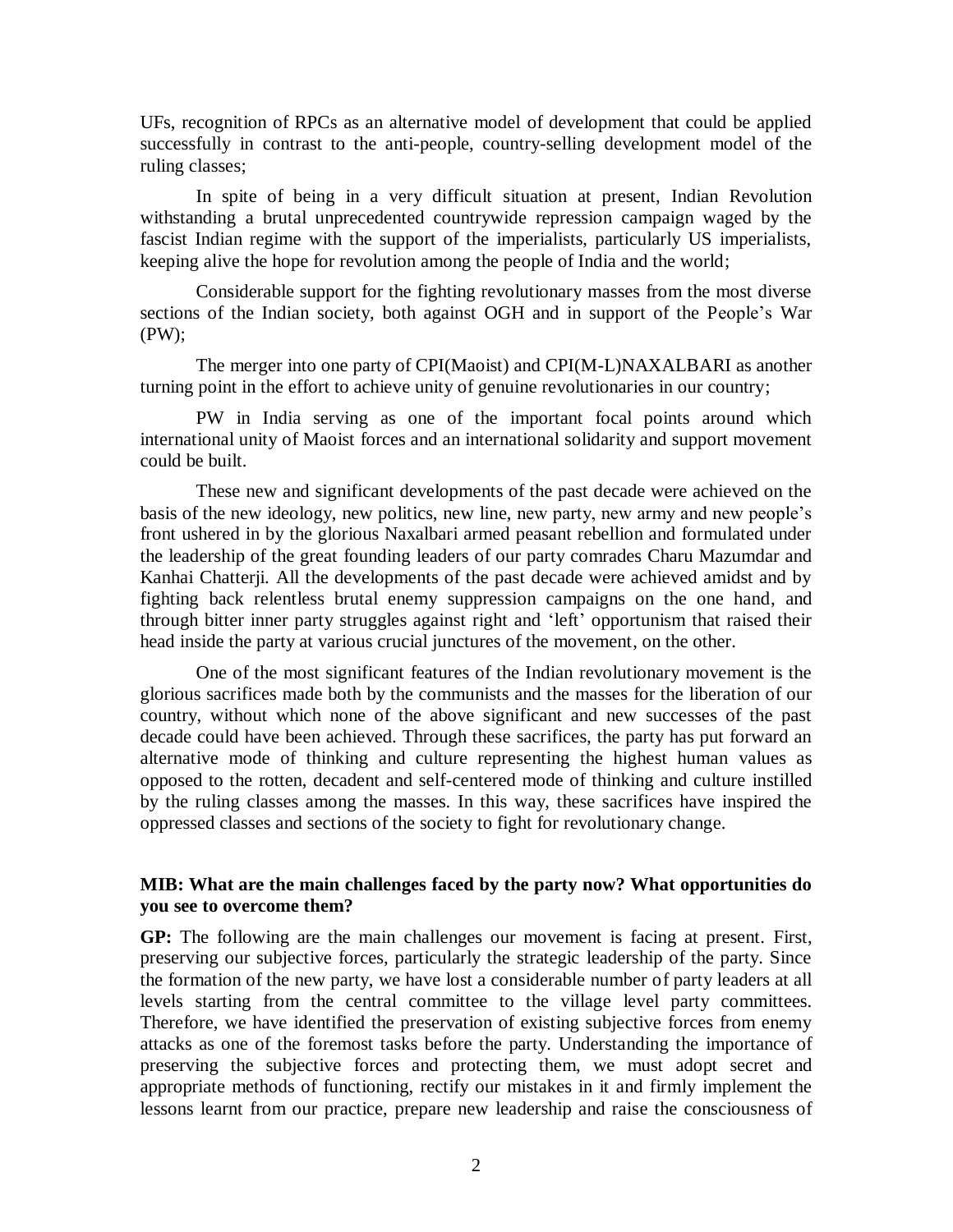the entire party about the need of a strong party with continuation of leadership as a condition for the success of the revolution.

Second, the revolutionary movement has weakened in the rural plains and urban areas. This is one of the factors leading to the difficult situation the party is facing today. It is a challenge before us to revive and expand the movement in areas where our party have been present for long but weakened over time. Similarly, we also need to expand the movement to newer areas and open new battlefronts in order to broaden the arena of the people's war. In light of the rich experience of our movement, we should utilise the conditions that are becoming increasingly favourable for advancing the revolution without repeating the past errors. In this way, we can definitely overcome the difficult situation and take the movement forward.

Third, some people are trying to spread confusion in the revolutionary camp by claiming that changes in socio-economic conditions have transformed India into a capitalist country. They also put forward the incorrect view that the line of PPW has become irrelevant. But the path of PPW have been proven in practice to be the only correct revolutionary path for the success of the NDR in a semi-colonial semi-feudal country like India. Therefore, we must guard against such erroneous views and expose them. At the same time, we must deeply study the economic, political, social and cultural changes and bring appropriate changes to our tactics.

Fourth, the Brahmanical Hindu fascist forces have come to power at the centre, which reflects a further consolidation of the ideology, politics and culture of the feudal and reactionary forces. International finance and the comprador bureaucratic bourgeoisie backed Modi-led BJP in its ascendance to power, which was complimented by communal polarisation in some places engineered by the Sangh Parivar. After coming to power, BJP is implementing pro-imperialist, country-selling policies at a breakneck pace catering to the needs of foreign and Indian big capitalists and big landlords, while at the same time advancing the Hindu-fascist agenda in various forms. This will provide new avenues for uniting all the democratic, progressive, secular and patriotic forces in struggle. Newer and more numerous classes, social sections, forces and people of the society would be brought into the arena of struggle, and new opportunities for advancing the PPW will open up.

Fifth, the objective world situation is becoming increasingly more favourable for revolution. The imperialist world economy is still reeling under a serious crisis and all the fundamental contradictions in the world are sharpening. Consequently, the revolutionary, democratic and national liberation forces all over the world are gaining strength against imperialism and its domestic props. Maoist forces too are consolidating. But at the same time, socialist bases no longer exist and the subjective forces in the international communist movement (ICM) too are weak at present. This too presents a considerable challenge before us.

**MIB: After the merger of the party and the PLGA, we have seen that a qualitative change has occurred in the development of the PLGA and intensification and expansion of the guerilla warfare. But now there seems to be deceleration in this. How does the party plan to accelerate it again and advance?**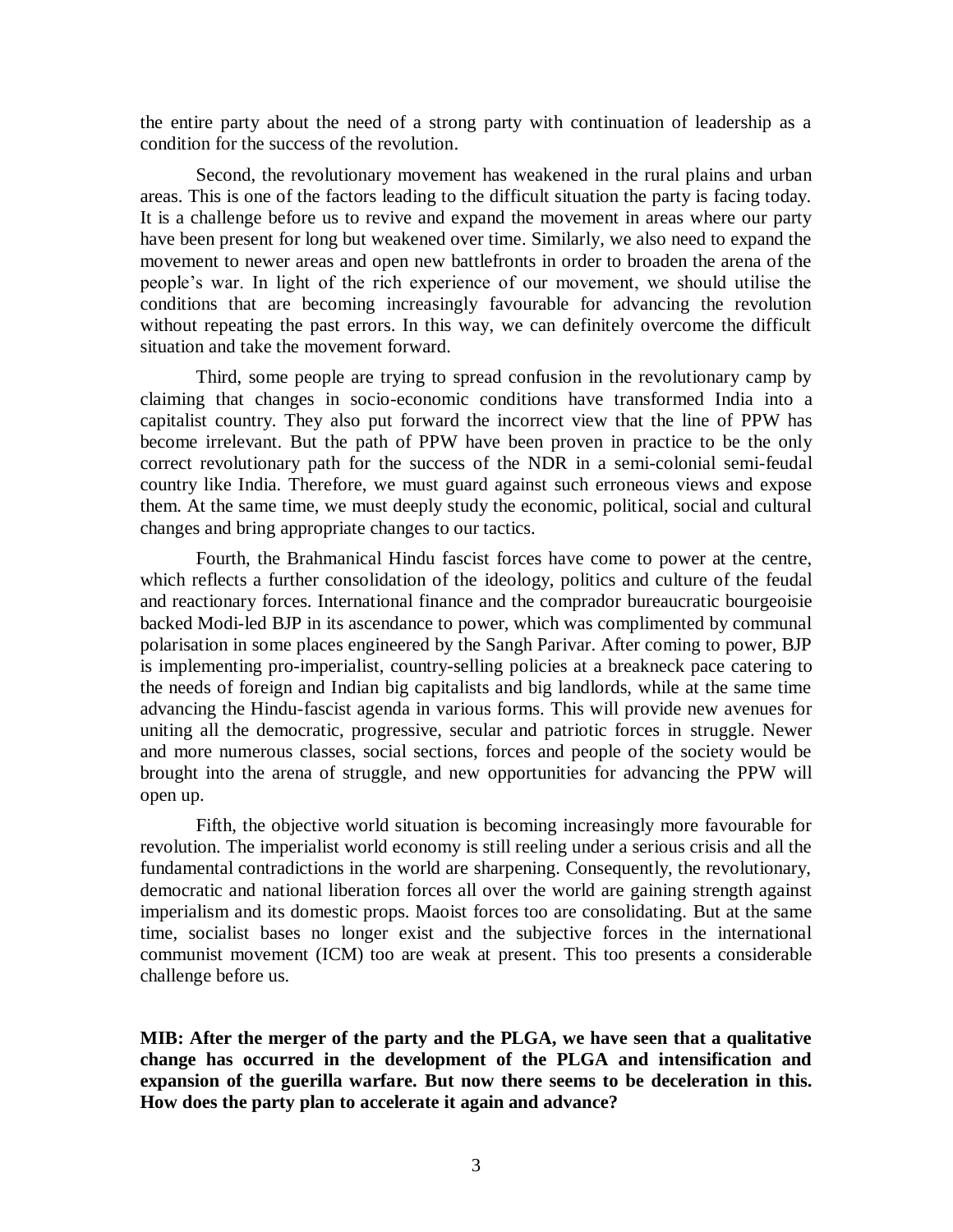**GP:** Your observation is correct. That is why some spectacular successes were won in the past decade. And the observation that there has been a deceleration in it is also correct as we can observe this since 2011. The CC summed up the situation in 2013 and assessed that our movement is facing a very difficult situation. But this is at different levels in our different Guerilla Zones (GZ). In the past ten years, there has been unevenness in the development and also in the subsequent weakening of our different GZs. Just as there is unevenness in the economic, social and political conditions in our country, similarly not only among the different GZs but also in the entire countrywide revolutionary movement there is unevenness. This is a law of the PPW. Undoubtedly, it is our subjective efforts that advances the guerilla war, a matter which is not to be disputed. However, guerilla war has advanced in the different zones on the basis of different economic, social, political, historical and geographical conditions. Likewise, these conditions also form a basis for the ups and downs in guerilla warfare. We should not ignore this fact.

From 2011, we have gained some significant achievements in some states/GZs in the military front, in building mass struggles and in expanding the movement. The movement was developed in some GZs in this period by keeping the RPCs as the focal point and consolidating the party. Yet we have faced a deceleration. The party identified the reasons for this deceleration and geared the entire party, PLGA and mass organisations for overcoming this situation and this should be seen as a positive aspect. The OGH second phase began in 2011 and the OGH third phase has started after Modiled NDA government came to power. So we should keep in mind that all these were done amidst severe offensives and by fighting them back. The party also acknowledges and wholeheartedly appreciates the positive role played by the democratic and patriotic sections of the society in lending their voice and support to the struggles of the people for *Jal, Jungle, Zameen, Izzat, Adhikar* and also their vehement opposition to the OGH. This also had its share in sustaining the people's fighting spirit.

In fighting back this counter-revolutionary war since mid-2009, the difference in the strength of the revolutionary forces and that of the counter-revolutionary forces was very wide. Guerilla forces were deployed at a company level to annihilate platoon level forces of the enemy. Guerilla forces at battalion level began to wipe out company level enemy forces. In these conditions, the enemy deployed tens of thousands to one lakh forces in every GZ. So due to the gap between the strengths of the opposing forces, new unfavorable conditions arose for waging our guerilla war. The huge deployment of the enemy forces was not only to crush our armed resistance but also to suppress the upsurge of mass movements witnessed in this decade such as the historic Nandigram, Lalgarh, Narayanpatna and several significant movements in almost all GZs. Thus, the Maoist movement emerged as an alternative to this decadent system.

The deceleration that occurred need not be seen only as the result of enemy repression, but is also a fallout of our subjective weaknesses. To come out of this situation, we have identified our mistakes and weaknesses and taken up the Bolshevisation of the party, the PLGA and mass organisations. At the same time, we should also look at the objective conditions that led to it. We had taken up certain tactics to fight back the enemy offensives when it was at the previous level and won some successes. This leads the enemy to take up some counter-tactics. So a new situation arises. So we will have to take up tactics that would again give us the advantage to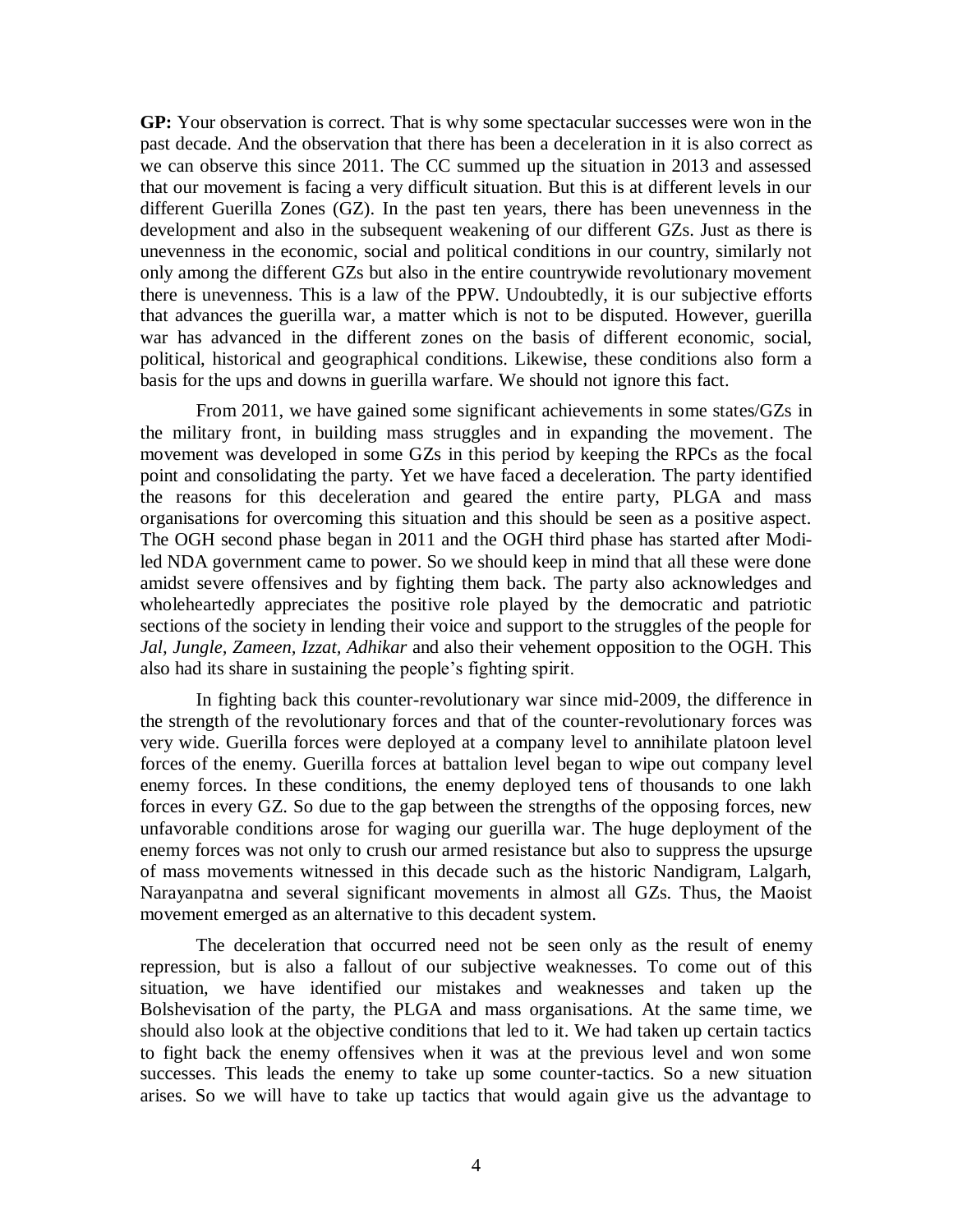counter the superior forces of the enemy through guerilla warfare and mobilise the people. A crucial factor in building up and developing the guerilla war would be the deepening of our mass base.

The ebb and flow of the movement would always give rise to new situations. In understanding this and preparing the party, PLGA and the people for this, there have been some serious mistakes from the party. Losses increased due to shortcomings in the party to face the new challenges. While fighting back a strong enemy in the course of PPW, losses and setbacks do occur. That is why Mao said that the PPW would advance through the process of victory-defeat-victory-defeat and ultimate victory. The PPW line would always pass through a complex process. Along with several smaller and partial successes and some big successes and leaps in the course of PPW, there would also be several smaller and partial losses, defeats and some big losses and retreats. It is a law of PPW that it advances in a zigzag manner. So we should look at the deceleration in guerilla war with this perspective.

Taking necessary tactics means this. Keeping in view the uneven development of the movement in various parts of our country, we should take up either self-defence tactics or offensive tactics according to the changes in the concrete conditions in our areas of work. This should be as an inseparable part of the overall changes in the revolutionary war in the present difficult situation with the aim of surmounting it. Not just in the different parts but also inside a single GZ too, we will have to take offensive or self-defence tactics according to that particular Division/Zone's specific conditions. Even if the conditions may be better in some areas, here also it should be subordinate to the overall difficult situation we are facing and the aim should be to overcome it. And we all know that self-defence would always include offensive and there can be no self-defence without being offensive. But in all the tactics we take up, preservation of the subjective forces, particularly leadership at all levels is very important.

The two deviations that may occur in our party while preparing ourselves according to the new situation are  $-1$ . Looking only at the apparent strengths and the severity of the enemy offensive and not identifying the underlying weaknesses; not looking at our strengths and advantages and the epochal role of the people in the revolutionary war; not strategically understanding the enemy and only looking at them tactically. This would lead to comrades losing initiative and becoming passive in the name of self-defence and finally losing the fighting spirit. This is a right deviation; 2. Not understanding the change that occurred in the contending sides in the guerilla warfare and trying to take up offensive tactics without taking into consideration the relative or to a large extent weakening of our subjective strength, passivity in the people and without giving importance to self-defence, i.e., preservation of subjective forces. They do not see the enemy tactically and assess them only strategically. This is a left deviation.

So studying the new changes that occurred in the revolutionary war and strengths and weaknesses of both the enemy's and ours along with study of the overall social, economic, political and cultural changes that occurred in the country is very crucial to bring about acceleration in our guerilla warfare. This is one of the main aspects that we are seeking to achieve through our Bolshevisation. Increasing the mass base, putting efforts to mobilise the masses and increasing their active role in the guerilla warfare and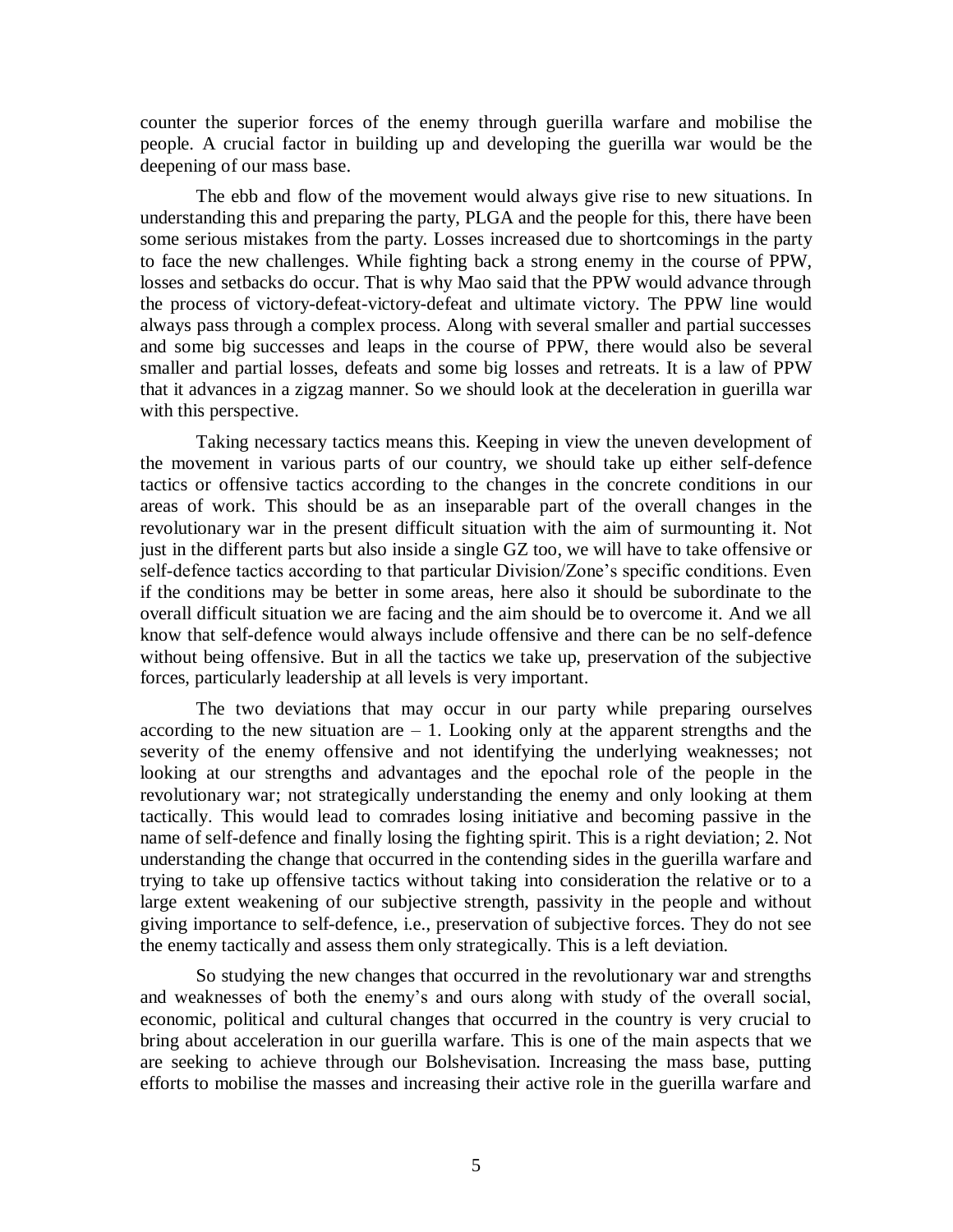in all PW activities are all very important to regain the upper hand. The CC, the CMC and all leading committees are at present tackling the situation with this understanding.

# **MIB: Even the well-wishers of the party are concerned by the fact that the major activity of the party is confined to Adivasi areas. Some people are arguing the PPW line is relevant only to such areas and not to India as a whole. What is your reply? How will you spread the PW all over the country?**

**GP:** India is a vast semi-colonial semi feudal country with uneven economic, political and social development. This unevenness rules out the line of a simultaneous revolution throughout the country, or armed insurrection. We must base ourselves on the backward and strategic areas of the countryside. This means that the revolutionary war has to be carried on for a long period in the relatively more backward areas where the social contradictions are sharp. Therefore the revolutionary movement can only advance along the path of PPW. Moreover, the ruling classes have a strong repressive machinery in their hands in the form of a powerful centralised state with a well-trained and well-equipped modern army. So we have to wage our revolutionary war in the weakest link of enemy rule, i.e., the countryside. Our own experience and the history of revolutions in China, Vietnam, Laos, Cambodia, etc. prove the correctness of the PPW line in semi-colonial semi-feudal countries beyond doubt.

The arguments that it is not possible to build liberated areas, to build the red army and to carry out protracted people's war in the country is not a new one. The ruling classes and the intellectuals serving them, revisionist parliamentary 'left' and the pseudo-ML parties – all of them have been making such arguments since long. Such views are put forward by them to create confusion among the revolutionary, democratic and patriotic forces that are increasingly drawn into the people's war. Moreover, left forces which have rejected PPW have not been able to achieve anything in transforming the society in their long practice. In fact, they are always against such transformation and are neck-deep in the parliamentary morass. One variant of this erroneous argument against PPW is the claim that PPW is applicable only in Adivasi areas and not in the rest of the country. This view too has no substance.

Such views coming from the enemy, however, have to be distinguished from the views of the well-wishers of Indian revolution who are concerned about the confinement of the major activities of the movement in Adivasis areas. It is true that our movement is today relatively stronger in the vast forest areas of central and eastern India, which are traditional home of Adivasi people. The movement has made advancements in the last one decade by keeping Dandakaranya and Bihar-Jharkhand guerrilla zones at the core. It has a clear perspective of how to develop the movement in various types of plain areas and the tactical guidelines are outlined in our document 'Strategy and Tactics of Indian Revolution'. We also have a policy paper on urban work. Yet our movement in rural plains as well as in urban areas has weakened. One of the main reasons for this is our shortcomings in preparing the party cadre according to these guidelines. There are also some limitations in grasping the strategic importance of these two areas and undertaking social investigation to analyze the changes in social conditions. As a result, we have lost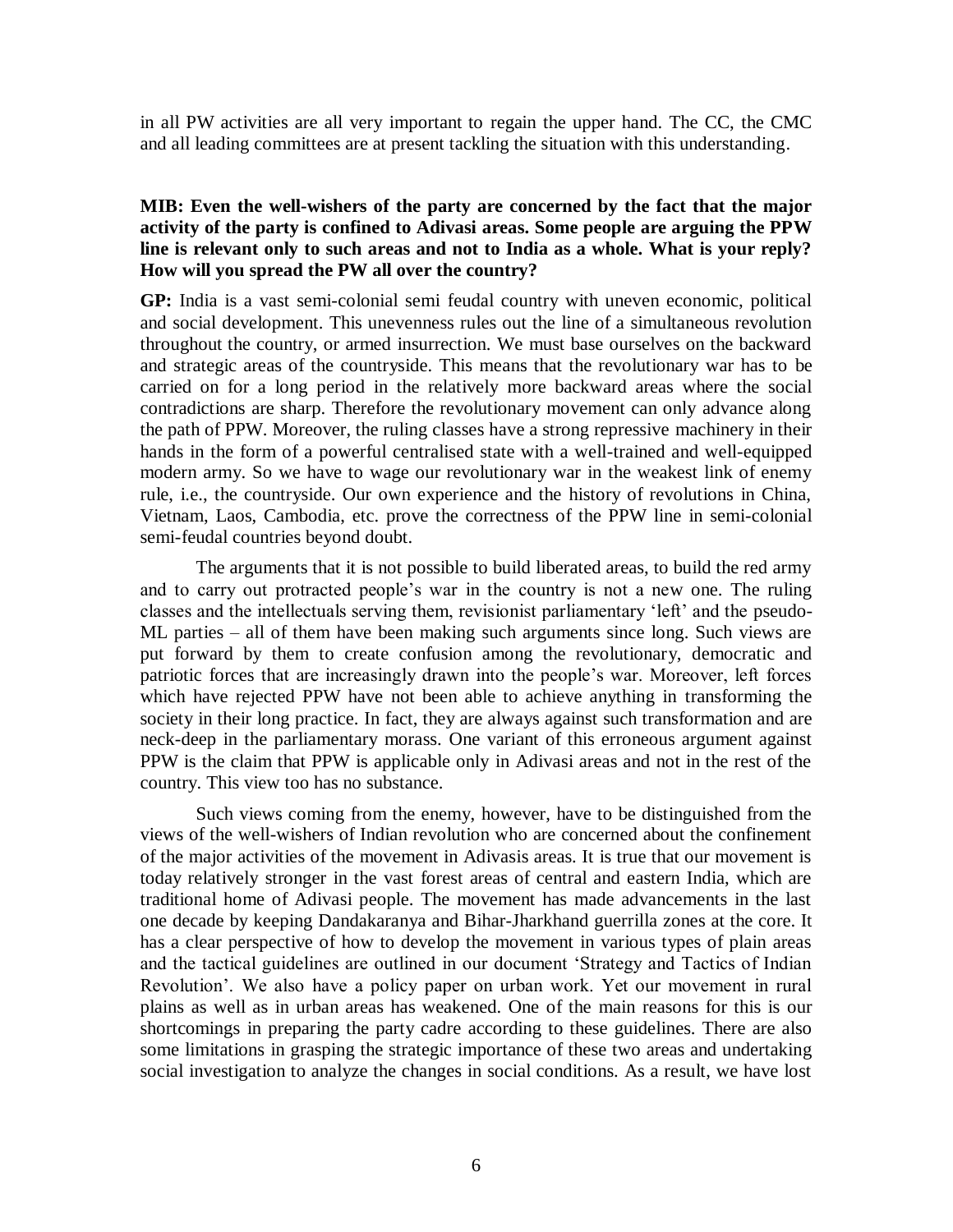considerable subjective forces that became soft targets of the enemy and the movement faced severe losses in these areas.

An important factor behind our weak presence in the country's vast agrarian plains is that we have not been able to rally the peasant masses, particularly the agricultural labourers and the poor peasantry, into the guerrilla war in large numbers. Similarly, our shortcomings in mobilising the non-peasant classes in the forested Adivasi areas, including the newly emerging middle classes, into the revolutionary movement have also led to the weakening the movement. It had a negative impact on our efforts to fulfill the central task.

But we must not lose sight of the positive aspect while analyzing the weaknesses and shortcomings of our movement in the rural plains and the urban areas. We must not forget that the revolutionary movement has acquired vast experience in working in such areas. The new experiences gained in the last decade after the merger will also help us to draw appropriate lessons and rebuild the movement where we are in setback, strengthen where we have weakened and expand to areas where we are absent. We must learn from the mass upsurges of Kalinganagar, Singur, Nandigram, Lalgarh, Narayanapatna, and Telangana separate statehood movement, etc., all of which have had a positive impact on the toiling masses of rural and urban areas. The majority of the people who are under the yoke of imperialist, feudal and comprador bureaucratic capitalist exploitation and oppression reside in the vast rural areas and in the cities lying outside the Adivasi areas. They have no other option for resolving their problems than to struggle. They are being influenced by the ongoing people's war. So the conditions in these areas are favourable for the spread of revolutionary war. We need to act creatively keeping in mind the concrete conditions and the demands of the various classes and sections of the people. By firmly adhering to our political-military line, creatively working in a planned manner in the light of our vast experiences, implementing correct style of work, rectifying our past mistakes, employing correct tactics to suit the changing conditions and enemy tactics, we will be able to utilise the excellent objective conditions to build class struggle by mobilising the masses in these areas and advance the guerilla war. In this way, by building on the new, unique and unprecedented achievements of the last decade, Indian revolution will certainly overcome the difficult situation to win newer, larger and more glorious victories.

#### **MIB: The government is claiming that more Maoists are responding to their improved surrender policies and are surrendering. What is the truth?**

**GP:** What do they mean by improved surrender policy? They ostensibly mean more money and more rehabilitation packages. This is for public consumption. Surrenders haven't increased due to the offer of more money or better rehabilitation. There are two reasons for this. The Indian State is one of the most ruthless regimes in the world when it comes to crushing the Adivasis and poor people who fight for their rights. And if they chose to fight under the leadership of CPI(Maoist) the amount of atrocities heaped on them just can't be described in words. To crush resistance to their pro-imperialist policies the State is resorting to several suppression methods of which this surrender policy is also a part. The government forces are pouncing like bloodhounds on the people in the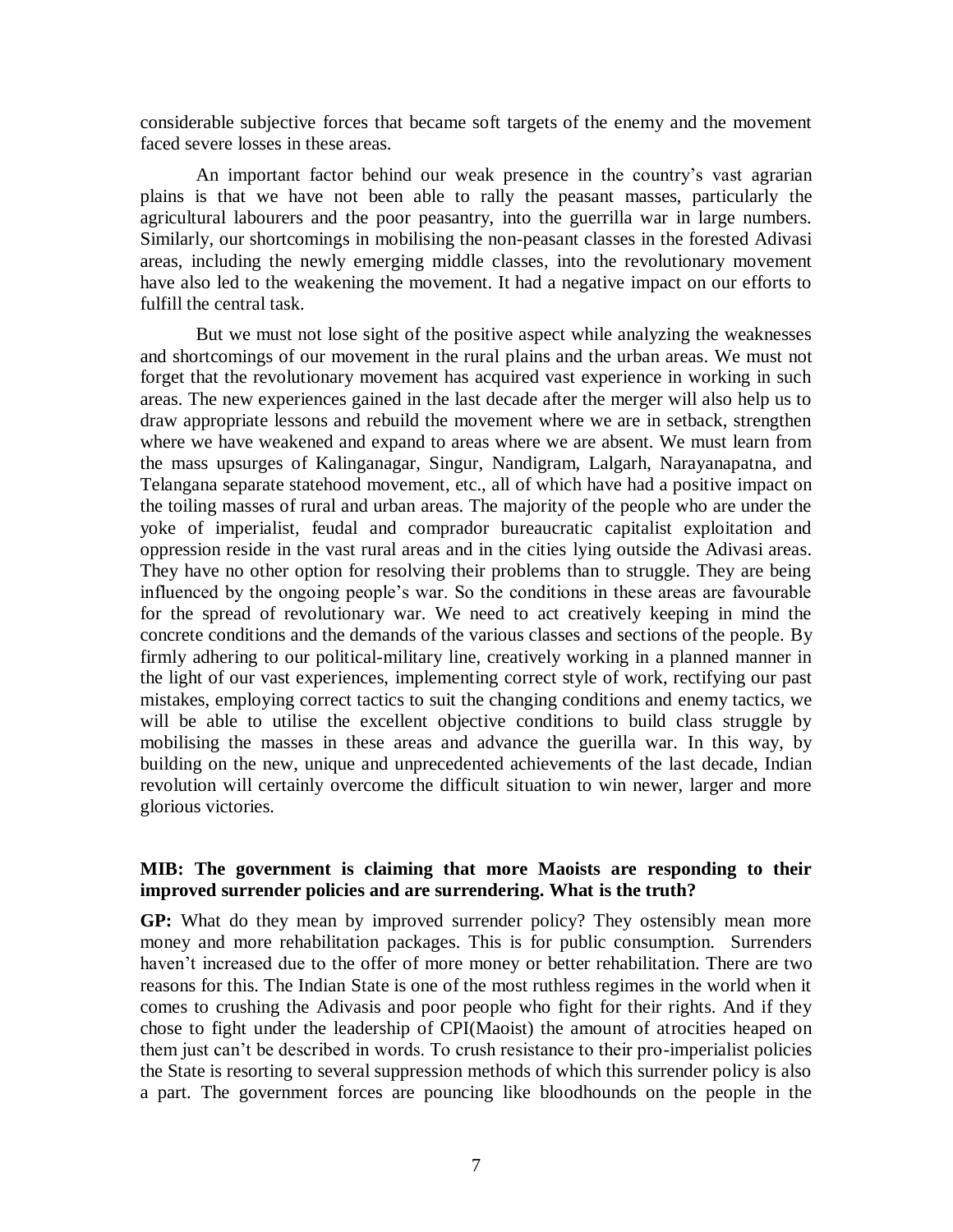movement areas, who may or may not be part of the revolutionary activities. However, it is targeting with particular attention those who are active in the resistance and subjecting them to all kinds of pressures such as severe torture, rape, destruction of property, psychological warfare, threats (including to maim or kill them or by actually doing it to others) etc., and making them surrender in large numbers. This accounts for the mass surrenders that the police triumphantly and arrogantly parade before the media. More than three-fourths of the surrenders come under this category.

The other part of the surrenders is made of some individuals from the party, PLGA and mass organisations who are kneeling before the enemy. Yes, there is some increase in such numbers recently and a few persons of leadership rank (State Committee, District Committee and Area Committee level) have also surrendered.

The need to make newer sacrifices arises whenever a new round of offensives is launched by the enemy and ruthless suppression reaches unprecedented levels. There will always be some weak elements who would leave the movement or surrender before the enemy during such periods. It is happening now too. There may be some impact of the so-called improved surrender policy of the governments. But that is very minor and can never be the reason. The first reason for this kind of surrender is also the ruthless enemy offensives. Not just that, after the surrenders too the State is dealing differently with different persons according to their class and other backgrounds. But there is no difference in trying to turn them all into traitors of the people. The State is putting all kinds of pressures to extract information from them, utilise them as mercenaries, and make them participate in the intensified offensive at various levels. So whoever naively thinks that the State is taking up surrender policies to make them part of the 'mainstream', to give them a 'good life' etc., should understand that surrenders are nothing but a part of the 'War on the people.' Its aim is to intensify this war by weakening the movement and turning them into traitors.

The second reason for surrenders is that some persons are not being able to understand the nature of enemy repression and some temporary losses in the movement and are therefore getting confused. The personal weaknesses of some are another reason. The solution for these problems is in raising the political consciousness and commitment of the cadres at all levels, putting up more formidable fight against the psy-war of the enemy and making them understand how surrender turns us against our own people and is therefore not a solution. The present Bolshevisation campaign in the party is dealing with this aspect too.

One more thing I want to stress is that this very period of OGH first and second phases has witnessed some of the most unparalleled sacrifices of the revolutionary cadres and the people. Revolutions advance with sacrifices because firstly the people realise their inevitability and secondly because they prepare themselves for this with a higher consciousness. The enemy as part of its psychological warfare would of course highlight only the surrenders and try to suppress the aspect of sacrifice. We should effectively focus on this aspect in our revolutionary propaganda war.

As long as revolutionary wars continue, repression of the State too continues. Therefore, till the brutal system is overthrown, there may be some surrenders and their numbers may be relatively more or less in some periods. Sacrifices at all levels, including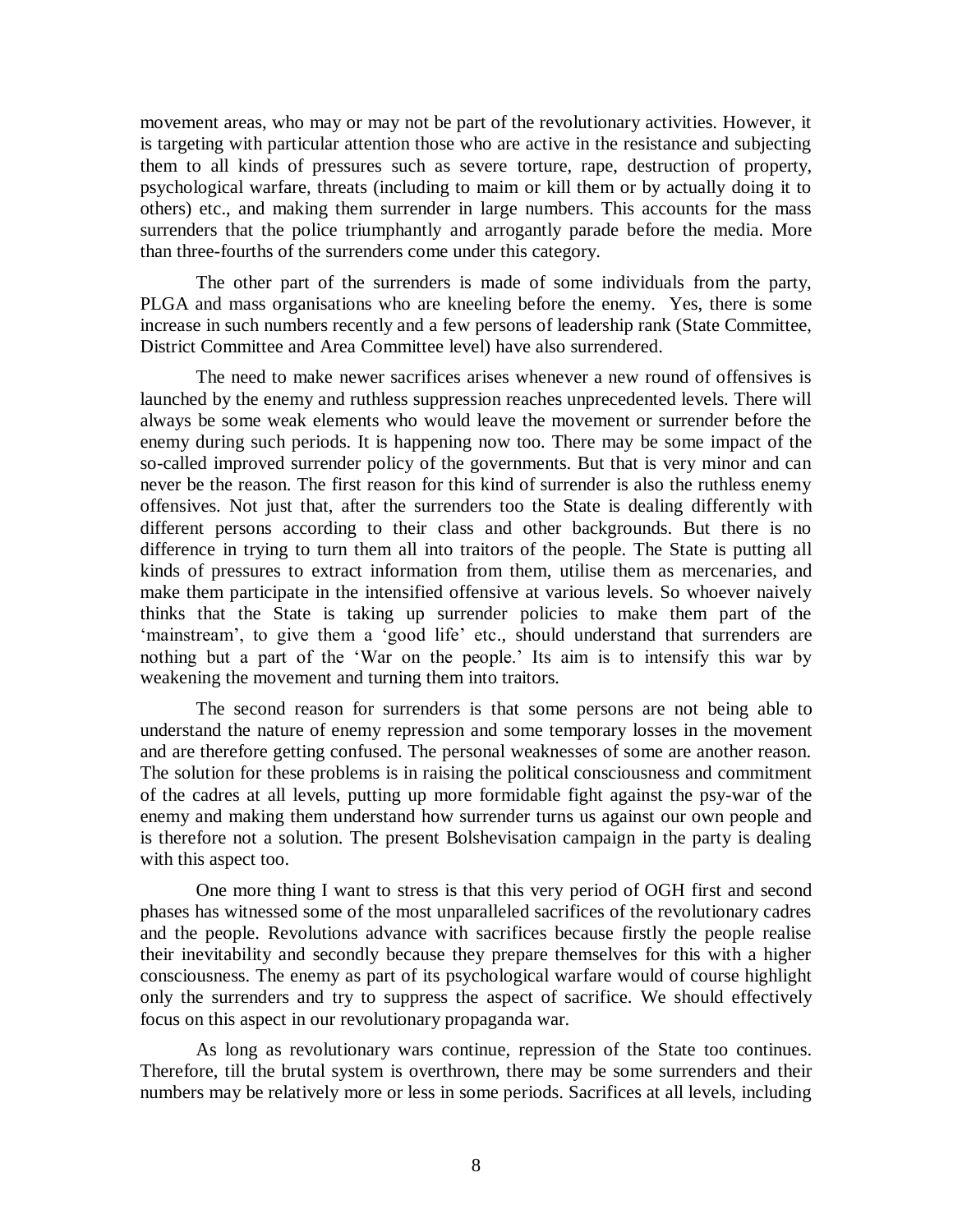supreme sacrifice, are a result of voluntary dedication to the cause of revolution in the entire party and in all our movement areas and they are absolutely indispensible for any revolution.

## **MIB: Why did the party feel the need for a Bolshevisation campaign? What results are you expecting from it?**

**GP**: Our party issued a call in 2013 to Bolshevise the party and it is being carried out in the party, PLGA and mass organisations now. It would take some more time to complete it and only then we can assess how successful it had been in remoulding our party into a Bolshevised party.

It was the CPSU(B), popularly known as the Russian Bolshevik party, that overthrew the bourgeois class and established proletarian dictatorship for the first time in the world. When no communist party was in power in the world, this was the party that brought the working class and the toiling masses to power. It was the Bolshevik party that ushered in Socialism for the first time in the history of humanity. So we are taking this party as our model, and striving to turn our party into such a proletarian party by learning lessons from it and imbibing the qualities that made all this possible. That is why we named it as Bolshevisation Campaign. On the other hand the Chinese Communist Party model is also very important for us because China and India have several similarities and so knowing and imbibing the qualities of CPC that made it possible for it to make a successful revolution and build socialism in a semi-colonial, semi-feudal backward country where peasantry is the majority by developing the PPW line and building a people's army, a successful united front and through the process of establishing liberated areas. CPC, since its formation, put continuous efforts to strengthen itself by taking CPSU(B) as a model. So we decided to carry on this campaign keeping in view the experiences of this party, particularly from the Great Debate and in the light of the lessons imparted by the GPCR. We would keep these two parties as the models and try to Bolshevise the party but it would be in the light of the experiences gained in the long revolutionary history of our party.

The reasons for taking up this campaign are : (1) There is a change in enemy's countrywide offensive. It has intensified; (2) There were severe losses to the party and the movement is now facing a very difficult situation; (3) Comrades from peasant and middle class background form a majority in the party and so there is a need for enhancing proletarian outlook in the party; (4) our shortcomings in studying and formulating appropriate tactics according to the significant economic and political changes that have occurred in the society and in revolutionary war; and (5) There are some serious nonproletarian trends within the party. Keeping these in view, we took up the Bolshevisation campaign for raising the ideological and political level of the party to tackle these challenges and to strengthen the party organizationally so that it can lead the revolution efficiently. Only by doing so the party can in turn mould the PLGA into a powerful weapon and strengthen the movement's mass base. And only through this we can surmount the present difficult situation and advance.

We decided to conduct this campaign in a planned manner to achieve some concrete targets. By achieving these targets we are expecting the following results.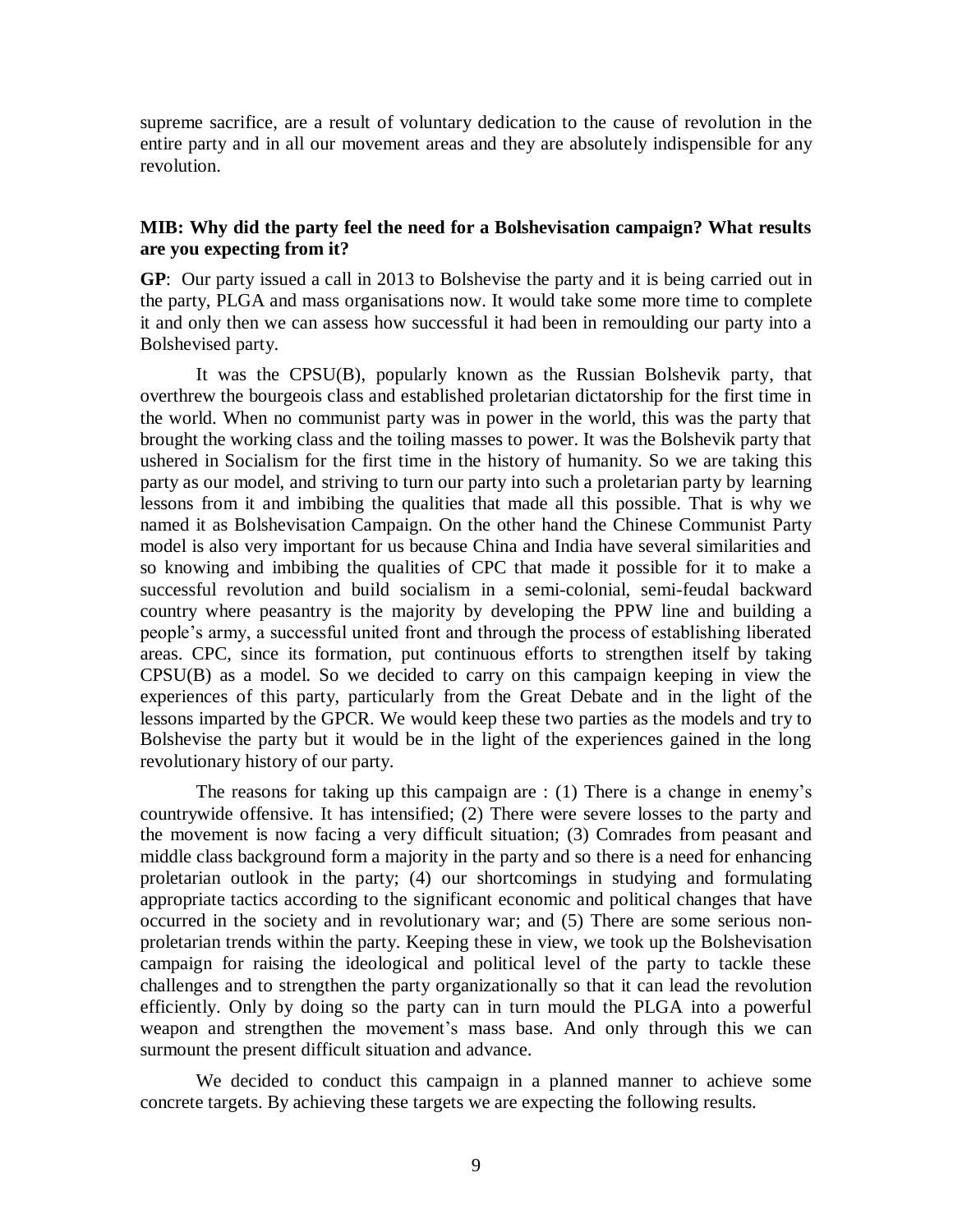This campaign would remould the party with proletarian world outlook and enhance it inside the party, particularly among the new forces. This would be done by enhancing the ideological study of MLM and training up the entire party in it. It would make the entire party, every unit in the party, gain the most clear-cut understanding about the goal of NDR and make them clearly understand the concrete targets to be achieved at the present juncture. It would help in understanding deeply the three point work style taught by Mao and thus improve our work style. It would enhance our understanding about secret party building and functioning, help in quickly rectifying the defects that are occurring in this and in implementing guerilla war's operational principles. It would rectify the non-proletarian trends continuing in the party and enhance the consciousness and alertness of the party to fight against them. It would also enhance and strengthen unity of thought and action and discipline. This would result in the party strengthening its mass base by firmly integrating with the people and mobilising them into various economic, political and other struggles. It would also lead to giving priority to rallying the peasants into the agrarian revolutionary war and putting special efforts among the vast non-peasant masses and the urban population. This would lead to the study of the changing socio-economic, political and cultural conditions and changing the tactics accordingly, thus developing the movement successfully.

We are expecting this campaign to steel the comrades so that they can display the consciousness to face the most difficult situations, hardships and risks that may come up in the course of the revolution and heighten their preparedness to gallantly fight the enemy. Last but not least, we expect that it would enable us to defend our subjective forces, particularly the higher level leadership and the movement from the cruelest offensives of the enemy. All the above results would be achieved by grasping MLM deeply and keeping it at the core of this campaign.

**MIB: The enemy is propagating that the PPW line is outdated. Some people are advocating Chavez's 21st Century Socialism. The UCPN (Maoist) led by Prachanda-Bhattarai clique has chosen the parliamentary path and abandoned the PPW line. Several questions are being raised about the relevance of PPW line in India and elsewhere in the present globalised world. What is the party's answer to all these arguments?**

**GP:** The exploiters and all reactionaries have always been propagating against Marxism and revolution not only in our country but also elsewhere in the world ever since Marx and Engels propounded proletarian ideology and after the working class emerged as a revolutionary force in the struggle against feudalism and capitalism, particularly in proletarian revolutions since Paris Commune. After Russia and China turned revisionist – they started propagating that Marxism itself is outdated. The reason is obvious. Revolutions and Marxism would bring their end.

How can the line of PPW be outdated? After Mao's death, all the revolutions that took place in the world, whether NDRs or national liberation wars, were protracted. Even if some of them faced betrayal or were abandoned, it is a fact that all of these were protracted. As long as semi-feudal structure does not change basically and imperialism keeps countries like ours in its clutches and does not allow their independent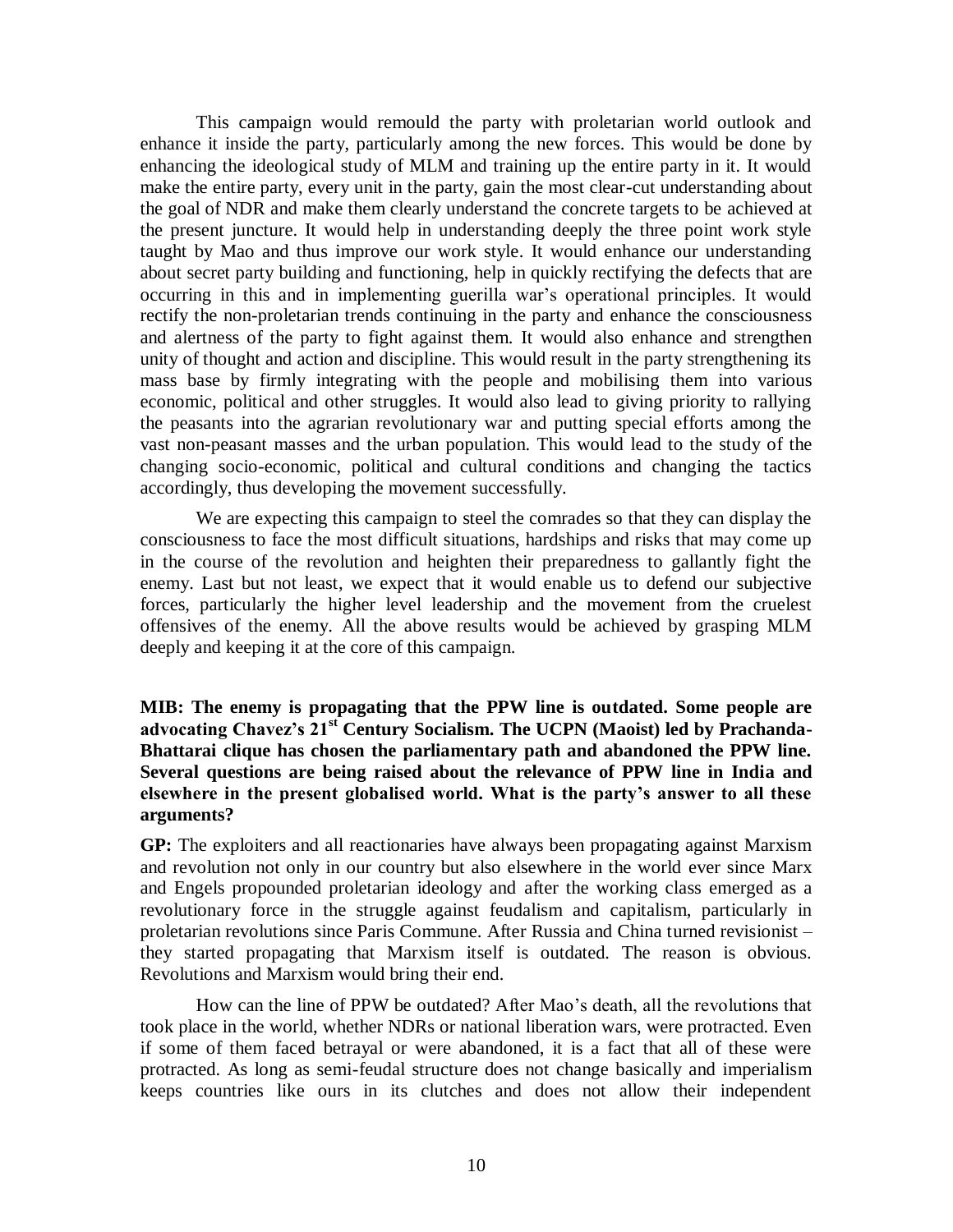development, there is no other path than the PPW for the liberation of such countries. Some of the feudal forms may change but feudalism would be left intact as it serves the interests of the imperialists and serves as a basis for furthering the interests of the CBB. That is why the people are waging the PPW under the leadership of the party for the victory of an anti-imperialist, anti-feudal revolution, the NDR. And the specific characteristics of our country decide that it would be protracted and it would be a war waged by the people led by our party. Hence the PPW. I have already explained why we consider the line of PPW to be indispensable for carrying out a successful revolution in a country like India.

Now about Chavez and his model of the so-called  $21<sup>st</sup>$  century socialism. Till now two paths have been established for revolutions in the world – insurrection and the PPW. These two are basically to be applied according to the concrete, specific conditions in the respective countries. There might be modifications to these two paths in the new historical context. That is what Marxism says, not to do revolutions mechanically or dogmatically but creatively. But whatever may be the modifications they would always have to lie within the purview of revolutions. That is why revolution is a must. However, it has to be carried out in the specific characteristics of a particular country. Trying to reform the decadent system without any perspective of traversing towards a classless society is purposeless. Chavez's model is not of revolution but of mere reform. It is socialism neither in form nor content.

Several changes have occurred in the world after the Russian and Chinese revolutions. Both in the capitalist countries and the third world the petty bourgeois sections have increased considerably. A section of them possess liberal bourgeois ideas, another section possess utopian socialist ideas. In countries where bourgeois democratic revolutions or new democratic revolutions did not take place, where revolutionary movements could not bring them into its fold to a large extent, most among these petty bourgeois sections want some change or reforms in the framework of bourgeois parliamentary system. Chavez took some steps in the interests of the working class and the peasantry in Venezuela. Their main product is oil. Though oil and some other industries were nationalized, of course with several limitations, feudalism and comprador bureaucratic capitalism were not done away with. They are not separated from the world capitalist system too and so there was no basic change in the system. They are not completely independent from imperialist domination. A major section of the feudal and comprador capitalist forces in Venezuela are so anti-poor that they are opposing even these reforms vehemently which is turning into a boon in disguise as it is getting wide propaganda for Chavez's model from diverse sections. He never mobilised the masses in class struggle. Chavez invokes Bolivar and Che Guevera but his model is minus Bolivarism and minus Che Gueveraism. It is mainly reformism and that is why even the bankrupt CPI and CPI(M) in our country are highlighting his legacy. When they were in a united party they hailed 'Nehruvian Socialism' and betrayed revolution.

In Nepal the parliamentary system exists based on semi-feudalism and under the imperialist yoke; it is under the domination of Indian expansionism on one side and under the influence of China on the other. Anybody who joins it has to abandon revolution. In spite of good successes in the NDR, the Prachanda-Bhattarai modern revisionist clique in the UCPN(Maoist) chose this path. It is nothing but a betrayal. They just betrayed the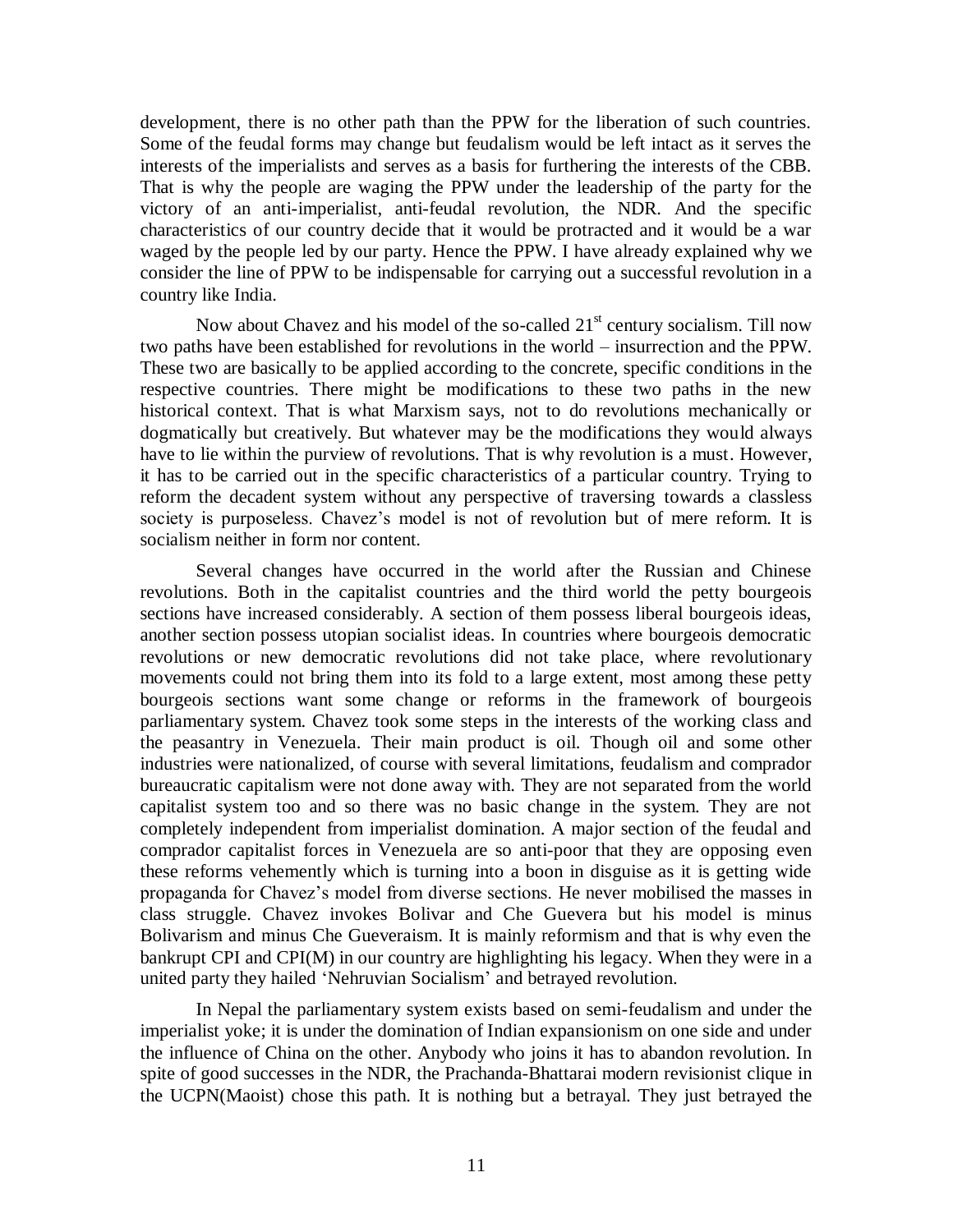millions of masses and thousands of their martyrs. Like all the revisionists before them, they did this for their selfish interests, for sharing power with the ruling classes.

We also accept that several changes in the economic, political and cultural spheres have occurred due to globalization. But for whom did these changes occur? These changes were brought to fulfill the interests of monopoly capitalism. The world capitalist system brought these changes over the past 23 years. This gave the opportunity for a section of ruling classes among the capitalist, imperialist and third world countries for super-exploitation of labor, labouring masses and indiscriminate loot of natural and other resources of colonies and semi-colonies. This led to enormous increase of gap between the incomes of the rich and the poor and concentration and centralisation of capital to gigantic levels. This is the same period that witnessed increased intervention of US imperialism in West Asia and later in Afghanistan. Almost all imperialist, capitalist States, particularly the US, and their lackey regimes turned neo-fascist. The ruling classes tried to portray the neo-liberal policies as the ultimate solution that would lead to GDP growth, boost the economy, employment, prosperity, and what not. All these claims came crashing down like a pack of cards with the worldwide economic crisis of 2008. So we should look at the havoc played by imperialism in the lives of people with these neoliberal policies not only due to its economic crisis but also due to the wars of occupation and increasing neo-colonial intervention, bullying and control of other third world countries. With 'globalization' the imperialists have resorted to the only solutions they can adopt in their desperation to come out of their crisis. Wars, more exploitation, oppression and repression of the world people, particularly the third world people. So without fighting imperialism and their domestic lackeys the third world people cannot breathe free.

Therefore, we have to enrich our strategy and make changes in the tactics keeping in view these changes and mobilise the people accordingly in the revolutionary war. We have to bring changes in slogans, political tactics, military tactics and work methods and only then we can advance. The solution is not to abandon the political line and the PPW path but to adhere to it more firmly. Whatever tactics we take should serve this and advance this.

I reiterate that correct ideology, a correct political line, a correct military line, a strong vanguard party, a strong people's army and strong united front are the only solution to make success the NDR for smashing the present semi-colonial, semi-feudal system for the liberation of our country and our people.

# **MIB: What is the position of the International Communist Movement (ICM) at present especially since the party's assessment is that the objective world situation is turning further favorable to the revolution? What do you think would be the impact of Avakianism and betrayal of Nepal Revolution by Prachanda-Bhattarai clique for the ICM?**

**GP**: The objective world situation is turning excellent for the advancement of revolution. As noted before, the imperialist system continues to go through its most serious crisis since the Great Depression, leading to massive lay offs and shrinking of job opportunities, unemployment and impoverishment on the one hand and intensified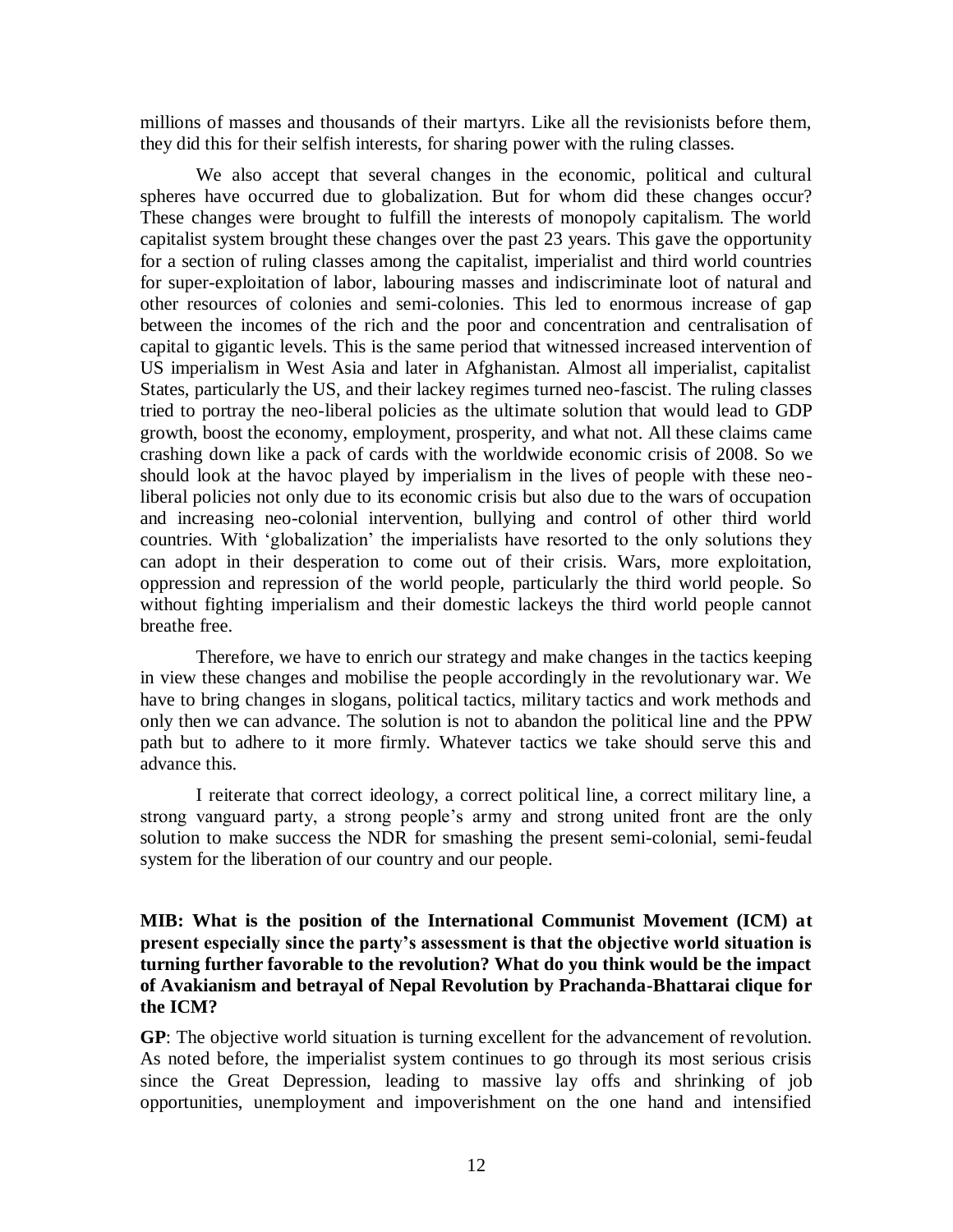exploitation of working masses and neo-colonial plunder of oppressed countries and people on the other. Wars of occupation have shown no signs of abating, with US imperialism getting bogged down in Iraq, Afghanistan and several other warfronts.

Revolutionary, democratic and national liberation forces against imperialism and its domestic props are strengthening in different parts of the world. Workers, peasants, the middle classes, Blacks, immigrants, Muslims and other persecuted communities, women, students, youth and various oppressed classes and sections are coming out onto the streets. Several EU countries have been rocked by massive worker's demonstrations and strikes against job cuts, unemployment and underemployment, reduction in real wages, withdrawal of social security spending and other 'austerity' measures of the governments. As the gap between the rich and the poor is widening and class antagonism is sharpening, more and more people are joining struggles in the capitalist countries. The Black people, Muslims, immigrants and other oppressed people are protesting in Europe and North America for their democratic rights. In the backward countries too, the disparity of wealth, impoverishment and destitution of the working people, political oppression are all leading to mass upheavals. Several Asian and African countries are going through turmoil and civil war. The armed national liberation struggles of the Iraqi, Afghan, Palestinian, Kurd and other peoples are advancing even in the face of bloodbaths and massacres. National aspirations of the Scot, Catalonian and other nations of Europe are sustaining. In South America, people have organised massive protests against the anti-people neo-liberal policies adopted by the governments of countries like Brazil.

However the subjective forces in the ICM are seriously lagging behind this favourable objective situation in the world today. There is a contradiction between the potential of the objective situation and the subjective capacity of the Maoist forces to utilise it for the advancement of World Socialist Revolution. We know from the lessons of history that this subjective weakness can be overcome principally by waging revolution according to the concrete conditions of each country. As the revisionist and reformist forces are proving incapable of addressing the people's issues, the possibility of their rallying with the Maoist forces is increasing. Maoist parties and organisations in many countries are gaining strength and some new parties are in the process of formation. The unity among Maoist parties, organisations and forces is also growing. The potential for a powerful new wave of revolutions is increasing. Facing several odds, PPWs in the Philippines and India are continuing. Maoist parties are carrying out struggles in several other countries as well. Solidarity activities among international Maoist forces around support to the people's war in India, international mobilisation against counterrevolutionary OGH and Oplan Bayanihan, struggles for the rights of political prisoners, etc. are being carried out. So it is possible that the ICM and the Maoist forces will be in a position to play a significant role in people's struggles and thereby usher in a revolutionary wave in the future.

Of course, the revisionism of Prachanda-Bhattarai clique and their betrayal of the cause of Nepali people and WSR caused serious damage to the ICM. These traitors have destroyed the glorious people's war from inside and helped the enemy to retain their stranglehold over the oppressed Nepali people. This is a reversal not only for the Nepali people but also for the entire ICM. However, the bitter struggle waged by genuine Maoist forces against Prachanda-Bhattarai clique, their shameless surrender before the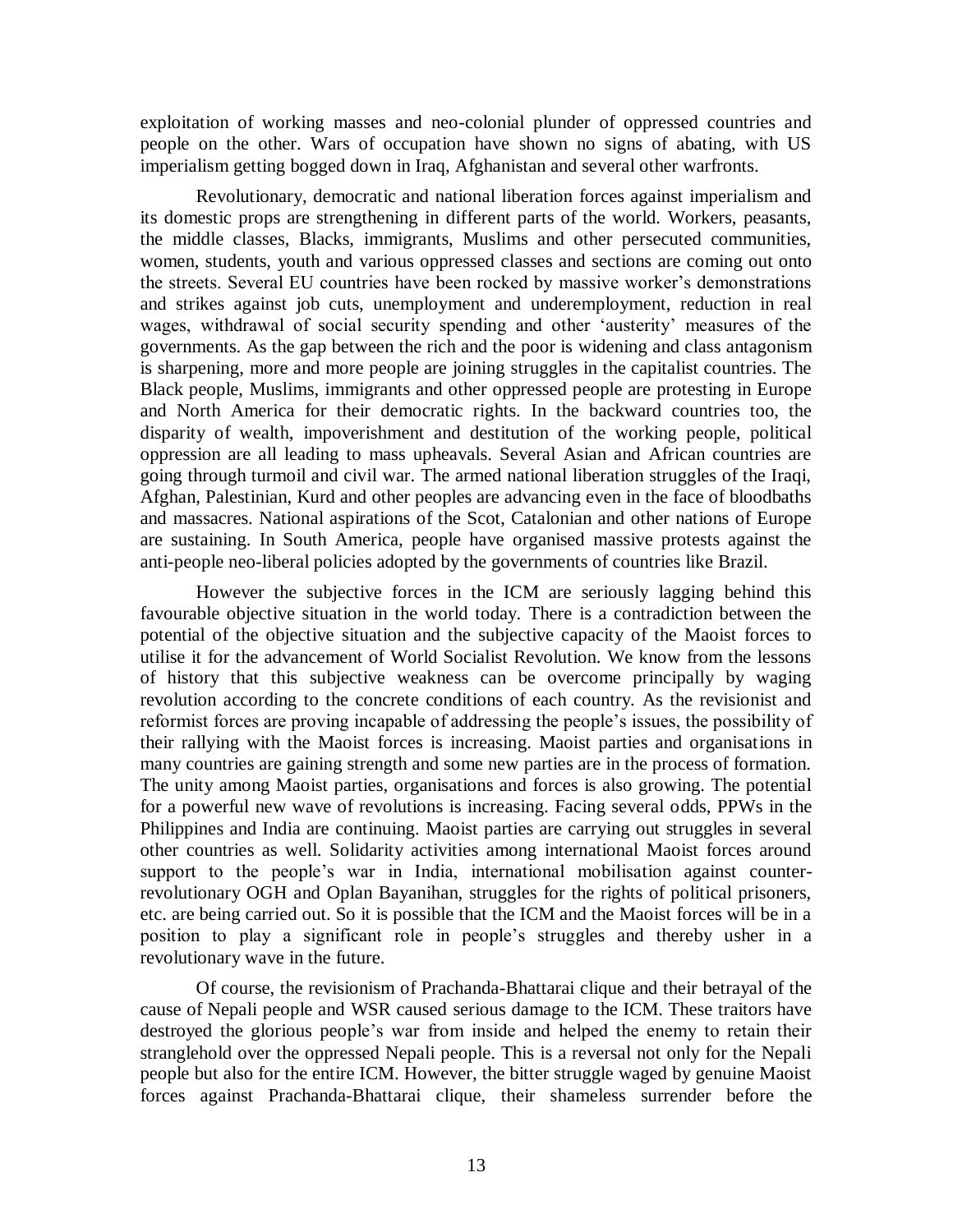imperialists and their agents, and most importantly, Nepali people's own struggle against these traitors has have exposed the clique's reactionary character and its betrayal of MLM in the name of developing and enriching it. These modern revisionists have become the most trusted lackeys of imperialism, domestic feudal and comprador bureaucratic capitalist forces and Indian expansionism. Nepali masses and the ICM have completely rejected their class collaborationism and will definitely advance on the path of revolution by throwing these turncoats into the dustbin of history.

Similarly, the so-called new synthesis of Avakianism too has seriously damaged some Maoist parties. This is because Avakianism is nothing but disguised revisionism and liquidationism. Though it may have some negative impact in the ICM temporarily, it will certainly be defeated. As a detachment of the world proletariat, our party will continue to struggle against Avakianism and all forms of revisionism in the communist movement internationally and in the country.

# **MIB: Modi-led NDA government is rapidly implementing the imperialist agenda and the RSS is speedily spreading its Hindutva tentacles. Home Minister Rajnath Singh has stressed that the Indian State still considers the Maoists as the biggest internal security threat. That the fascist offensive has been stepped up on all fronts is obvious. How does the party plan to fight this back?**

**GP**: In the five months that the NDA government has been in power, it has intensified the policies of Liberalisation-Privatisation-Globalisation (LPG) that have been pursued by successive governments since 1990s. In fact, Modi and BJP has been installed at the helm of government by imperialists, comprador big capitalists and big landlords precisely for carrying out these policies faster and more aggressively than the previous UPA government. Therefore a 'weak' Manmohan Singh was replaced by a 'strong' Narendra Modi. The combination of imperialist-driven policies with ruthless exploitation of the toiling classes and Hindu-fascist oppression of Muslims, Dalits and Adivasis was carried out in Gujarat under Modi. This 'Gujarat model' is now being extended all over the country.

The aggressive neo-liberal policies of the Modi government will intensify the hardships faced by the workers, peasants, government employees and various sections like women, students and the youth. Attacks on Muslims by the state and the Hindufascists will increase. Atrocities on Dalits is on the rise due to the strengthening of the feudal reactionary forces. Oppressed nationalities is facing further persecution. The drumming-up of big-nation chauvinism in support of NDA's aggressive expansionist policies would generate opposition from the peoples of South Asia. We need to intervene in such issues and organise the people in struggles.

Neo-colonial stranglehold will tighten over the country as a result of the aggressive implementation of the LPG agenda. To deflect the consequent anger of the masses, Sangh Parivar will resort to fanning up jingoism and false talk of nationalism. Such tricks must be challenged by presenting the true picture of the wholesale sell-out of the country by Modi's government. We must carry out wide propaganda exposing the pro-imperialist, pro-feudal nature of Modi's agenda.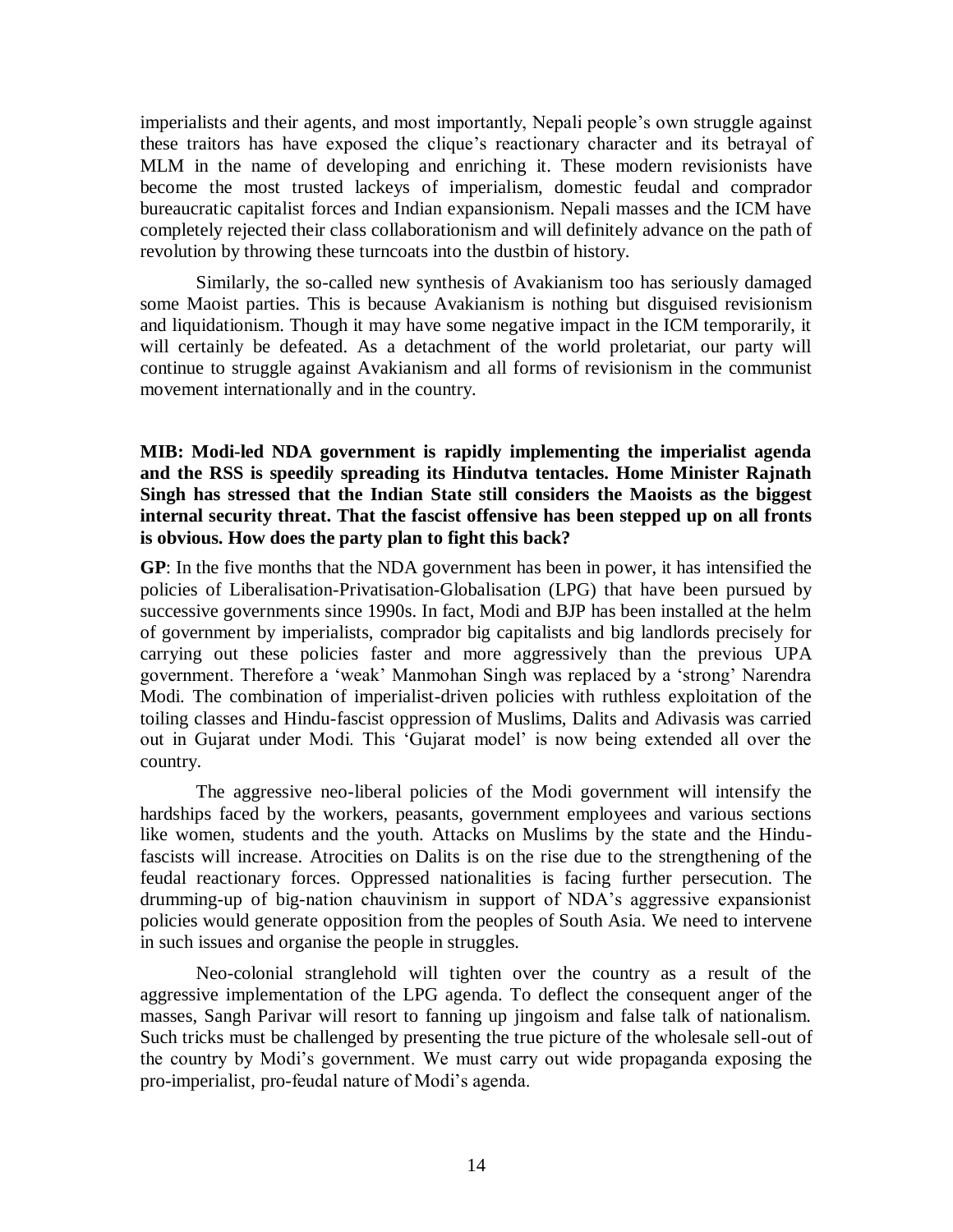The aggressive promotion of Modi's 'development' agenda will result in displacement on an unprecedented scale. Adivasis will find their existence threatened. This will bring forward mass struggles. We should actively intervene in these, either directly by adopting suitable forms or by playing a supportive role.

These attacks on the people will be accompanied by more draconian laws. Old laws are being modified and new laws introduced to suit imperialists, big landlords and comprador bureaucratic capitalists, to take away the *jal-jangal-zameen* and livelihood of the people. Blatant violation of even formal justice, and more brutal persecution of political prisoners and suppression of activists who take up such issues. We must energetically intervene in such issues. There is good potential for building and strengthening civil rights movements in a broad manner.

Assessing the post-election situation, our CC noted that the formation of RSSdominated NDA government at the centre has brought the urgent task of fighting back the Brahmanical Hindu fascist forces across the country. This can be done effectively by building broad-based and powerful mass movements through uniting the revolutionary, democratic, secular and patriotic organisations, forces, individuals and the vast masses. Wide and concrete propaganda must be carried out to expose the real pro-imperialist, profeudal nature of Modi's agenda.

All these activities must be carried out with the aim of uniting them with the ongoing activities to fight back the third phase of OGH. The fascist home minister Rajnath Singh has parroted the approach of the UPA government by declaring that Maoists are the 'still the biggest internal security threat' and that countering the Maoist movement is the top priority of his government. We will fight back this fresh counterrevolutionary offensive by Bolshevising the party, intensifying the people's war and mobilising vast masses into the revolutionary war.

## **MIB. The OGH third phase has begun. How is the party preparing to face this?**

**GP:** One of the early measures taken up by the Congress-led UPA-2 government after it came to power for the second term in mid-2009 was to launch OGH – the war on people. It was a countrywide multi-pronged counter-revolutionary war on the struggling masses of our country. The NDA government led by Modi is continuing the same approach of its predecessor more aggressively and ruthlessly by launching the third phase of OGH, which is more extensive and more intensive compared to the earlier two phases. The masses led by our Party have emerged as a major hurdle in implementing these antipeople policies in the areas where our movement is strong.

While in the Opposition, BJP criticised the previous UPA governments for not preparing an integrated centralised policy to suppress the Maoist movement. After coming to power, BJP-led NDA is now implementing such a comprehensive policy in the form of OGH third phase under the overall LIC framework. Declaring large bounties on the heads of the leadership, announcing new surrender policies, increasing the amount of compensation for counter-revolutionary elements punished by the people, fake reform and civic action programmes, etc., are being intensified. Some of the new aspects introduced in the third phase are the use of air force for transport of forces for combat